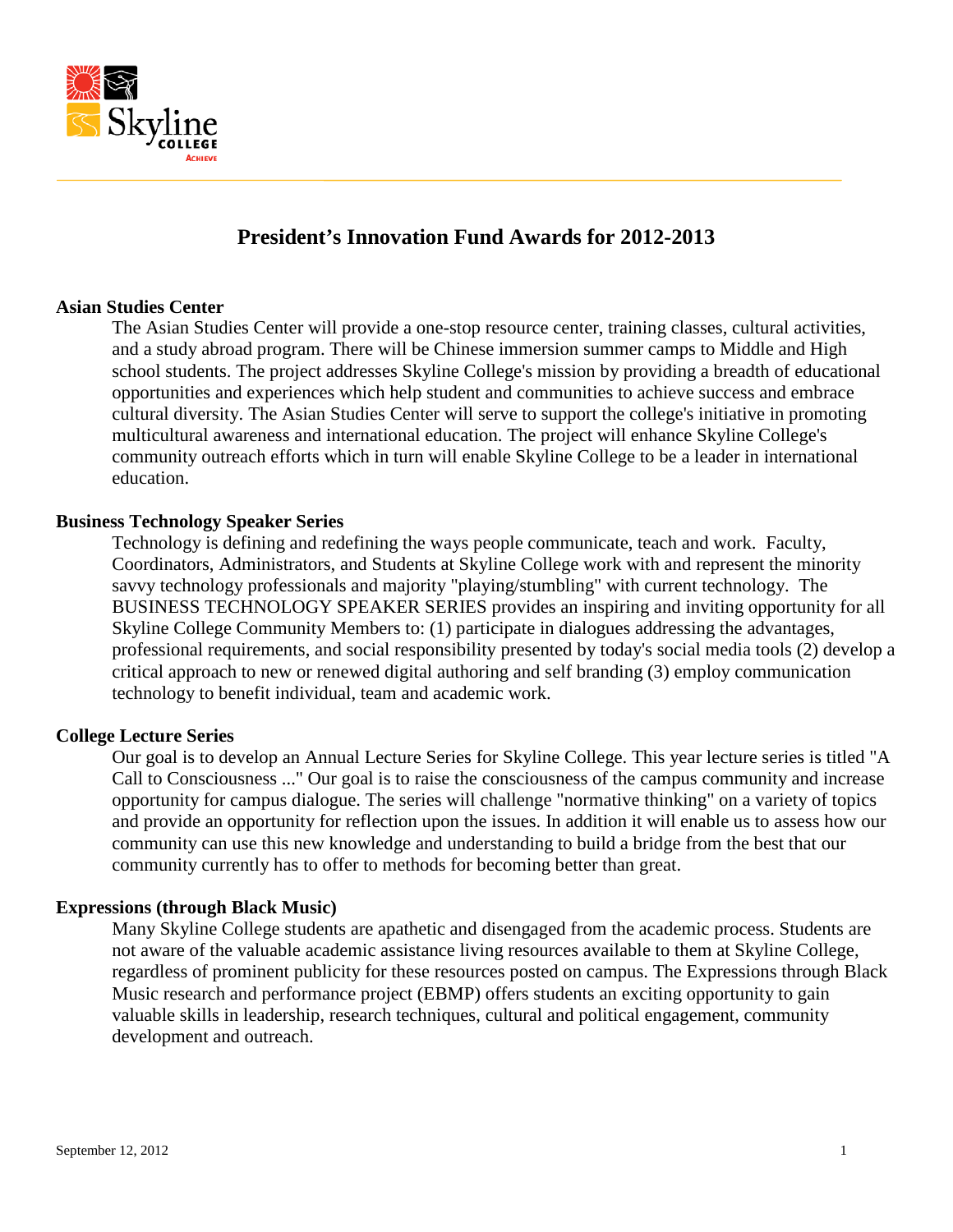

# **FRESH Start**

From Spring 2010 to Spring 2011, Skyline College had an average of 145 dismissal students per semester. Dismissal students are defined as students who have been on academic probation for at least two semesters and one or both of the following conditions exist: (1) Their cumulative grade point average (GPA) is less than 1.75 and/or (2) The cumulative total number of units in which they enrolled for which entries of "W", "I", or "NP" has been recorded has reached or exceeded 50 percent. At the end of Fall 2011, the number of students who were on dismissal rose to 268 students. Counselors recognize that many factors may have contributed to the significant increase; however, we also recognize that the quality and scope of our services can be improved and enhanced to ensure greater success for our students.

## **Honors Alumni Project**

The Honors Transfer Program has a rich potential resource of former graduates, but it does not have an effective mechanism in place to document and involve alumni in the ongoing activities of the program. An extensive database needs to be created to track and contact former Honors Transfer program graduates in order to acknowledge their continued academic and professional endeavors and to encourage communication and involvement.

This database will also be valuable in conducting on-going research on the honors students. This research might include follow up on program level SLOs (Student Learning Outcomes)to see how these skills affected students as they completed their subsequent degrees. This could result in improvements and refinements to the program to benefit students. In general, it would be helpful to know where the students went (what schools, what degrees, what majors, what professions), how well they did, and what effect the honors transfer program had on their success. We currently have anecdotal evidence that our graduates do quite well. Better data would enable us to make sure we are doing all we can to help student succeed.

#### **Middle School Outreach**

The Middle School Outreach Project proposes to mitigate the number of students who drop out of high school in our community by providing early college exposure and readiness to middle school students. Reaching out to students in grades sixth through eighth instills the expectation that higher education is accessible and realistic.

## **Self-Paced Laboratory Instruction in Biology**

BIOL101 (Our Biological World) fulfills the life science and laboratory science requirements for graduation and for transfer to CSU and UC. The objective of this Project is to provide an instructional delivery system using 21st century technology, which will allow students to complete the Biology laboratory requirement at their own pace. BIOL101 laboratory instruction presently uses CD-based modules, which require students to sit in lab at computers set up on a lab counter. This project will complete the transfer of the CD modules to a web format. Students will be able to study modules in the Biology Laboratory and at home.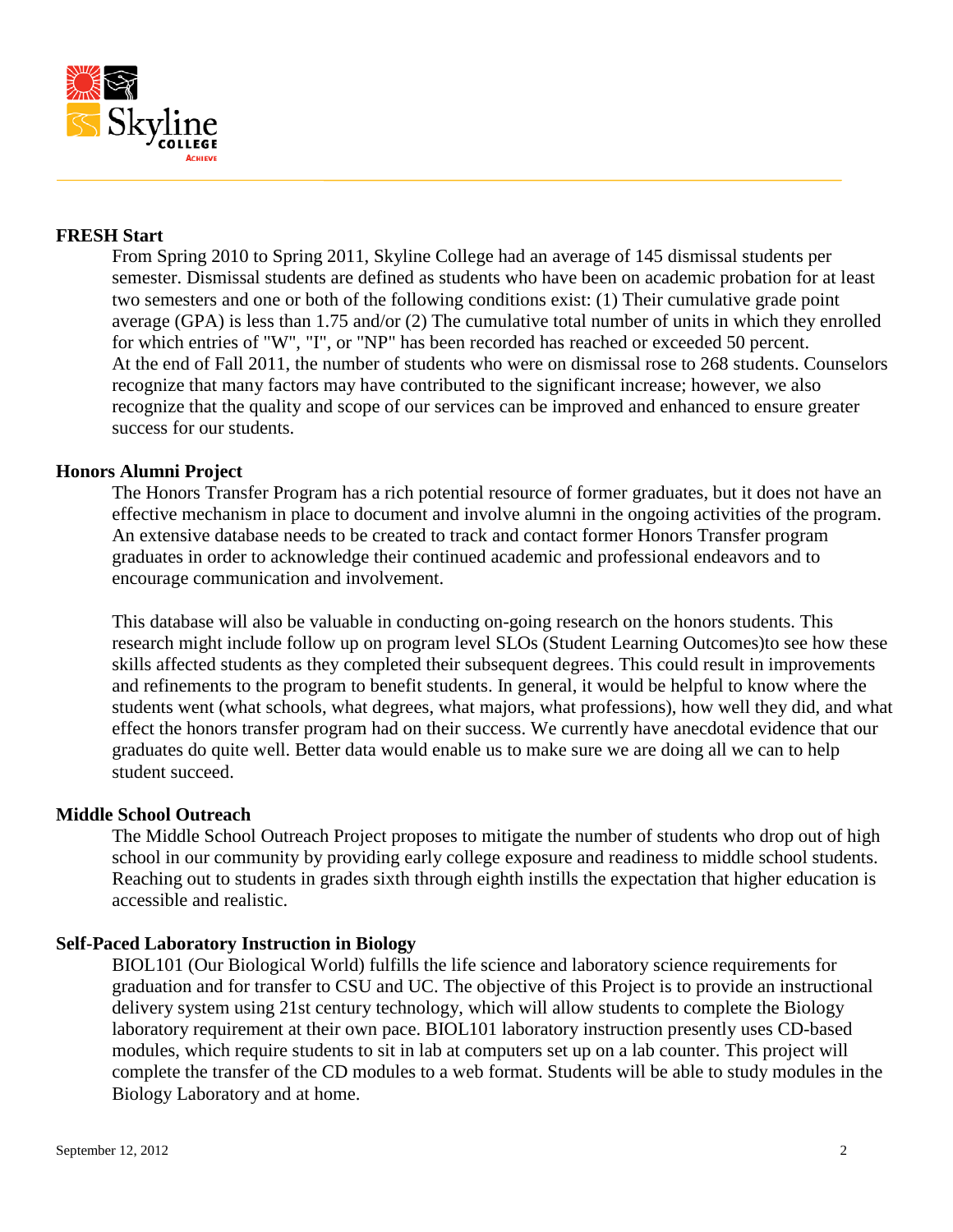

## **Student in Free Enterprise (SIFE) Chapter**

There is a need to increase student engagement in the Business Programs. The Business Programs have been awarded ACBSP accreditation, and we indicated in the self-study that we need to tie our curriculum to co-curricular activities. In an effort to improve student engagement opportunities in the Business Unit we would like to form a "Students in Free Enterprise (SIFE) Chapter". The chapter would be open to all students at the college, primarily business students. This will be an opportunity for participating students to use business concepts to participate in community outreach projects that improve the quality of life and standard of living for people in need. Ultimately, the SIFE Chapter would increase student success in the Business programs through activities that help them to develop writing a business plan better. There is also a need to assist the YEP program in the CITD with their business plan competition. SIFE will work as a partner with YEP staff to help sponsor the program and help with recruitment efforts.

## **Spring Musical Project**

The Spring Musical project seeks to provide Skyline College students with an annual opportunity to participate in a musical theater production on campus. The choice of the musical will be based on its appropriateness for the students who audition the instrumental requirements of the pit orchestra, the scene/set requirements, and the granting of licensing permissions.

In order to increase ticket revenue in an ongoing effort to make this project repeatable and selfsustaining, we plan to expand the number of performances in 2013.

## **Step Up**

It is vital to engage students in civic learning and democratic leadership and practice on our college campuses. Education in democratic processes and civic participation should be available to all individuals who desire a voice and a seat at the table of campus, local, state and national democracy. American community colleges share the obligation of teaching, modeling, and applying participatory democracy processes, not least because we are the gateway to higher education for millions who might not otherwise get a postsecondary education. More critically, we are rooted deeply in local communities who badly need the civic leadership and practical democratic capacity of our students for their own political and social health.

This specific proposal aims at continuing and expanding student engagement, civic learning and democratic participation on our Skyline College Campus. It also proposes to begin making community connections with Daly City (possibly San Bruno and South San Francisco), exploring opportunities for broader community building and engagement forums, and training students to effectively participate in these forums.